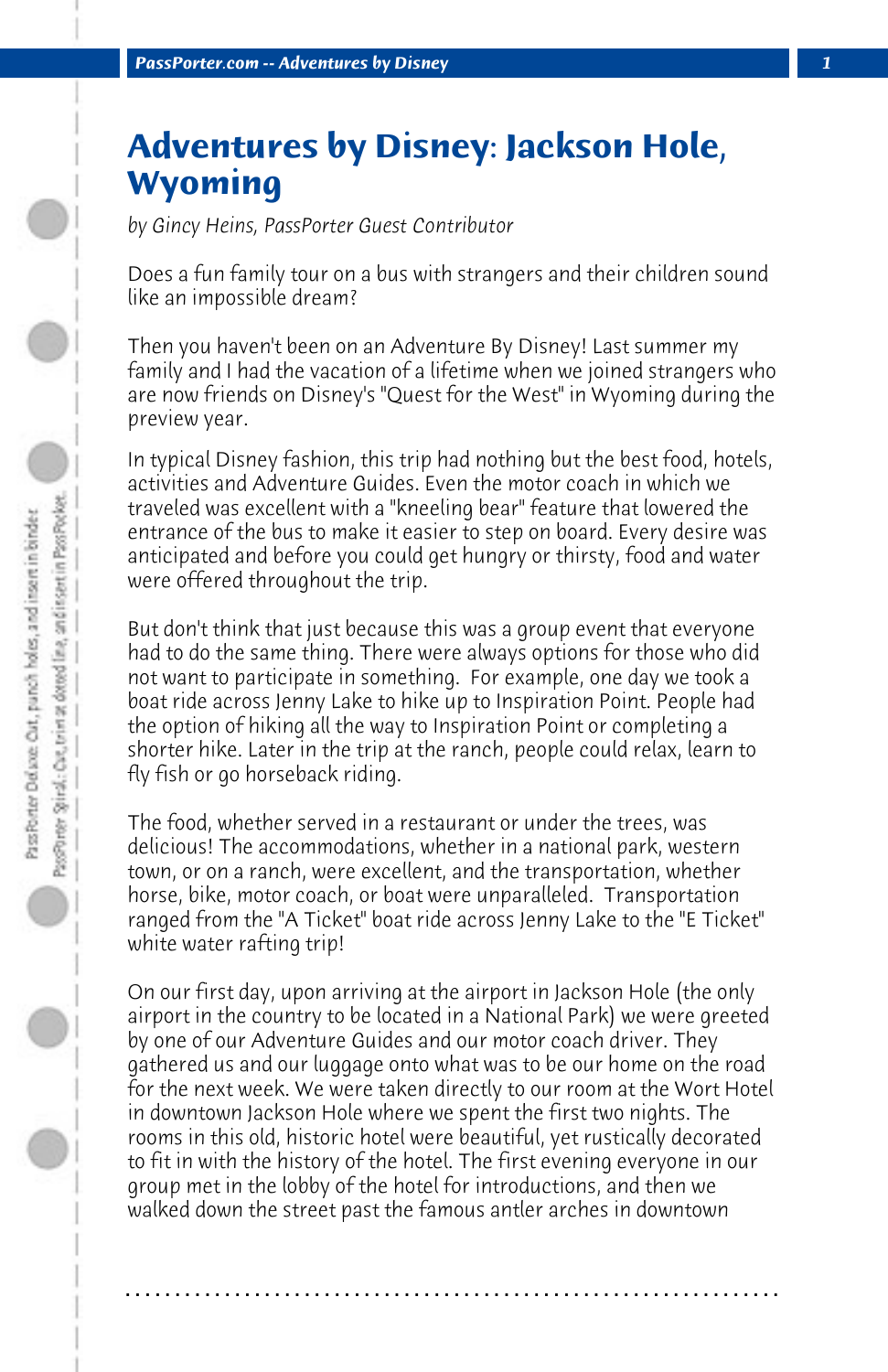Jackson Hole for a private catered dinner eaten outside accompanied by the sound of western music. Dinner was followed by a game, which gave people the opportunity to mix a little more and get to know each other. Our group consisted of four couples traveling without children and four couples traveling with children or grandchildren.

After a picnic lunch at String Lake, our first guide joined us. The guides know the Grand Tetons and Yellowstone inside and out and filled our heads with more information than we knew existed. Frequent stops were made along the way from the Grand Tetons to Yellowstone at places like the West Thumb Geyser Basin where each guest was supplied with headphones. Through the use of these headphones, the guide could be at the front of the group telling about the area, and everyone in the group could hear, despite a strong blowing wind. Laser thermometers were passed around among the children so everyone could see the actual temperature of the water in the thermal features.

A special evening was planned for the children. They had a wonderful time with the guides, playing games and participating in activities while eating some of their favorite foods. This also provided the parents with an "adults only" evening to spend socializing with the other guests on the trip.

Watching Old Faithful was an amazing spectacle! It's a sight that has to be seen in person to be fully understood. Everywhere you turn in Yellowstone, nature provides one surprise after another. Whether it's the wildlife such as moose, buffalo, deer, or bears, or the still standing trees burned in the fires of 1988, there are astonishing sights everywhere you turn.

Our last few nights were spent at the Spotted Horse Ranch. Every family had their own beautiful cabin. Each cabin had a breathtaking view and seemed isolated from the others although they were no more than a couple of minutes apart. From our cabin, we gazed over a meandering river to a beautiful house on a hill. Fresh cookies were always available for snacking, meals were family style in the main ranch building and on the last evening, dinner was under the stars by the campfire.

Early one morning, the group gathered in jackets, cups of coffee in hand, to watch as the ranch's horses were rounded up from the hills and driven across the bridge to the stables. We were all picking out the horse we wanted to ride later that day.

And by this time, we did feel a lot like a family! Everyone got along so well on the trip. Never once did the children whine or complain about anything. When our Adventure ended, addresses were exchanged and

**. . . . . . . . . . . . . . . . . . . . . . . . . . . . . . . . . . . . . . . . . . . . . . . . . . . . . . . . . . . . . . . . . .**